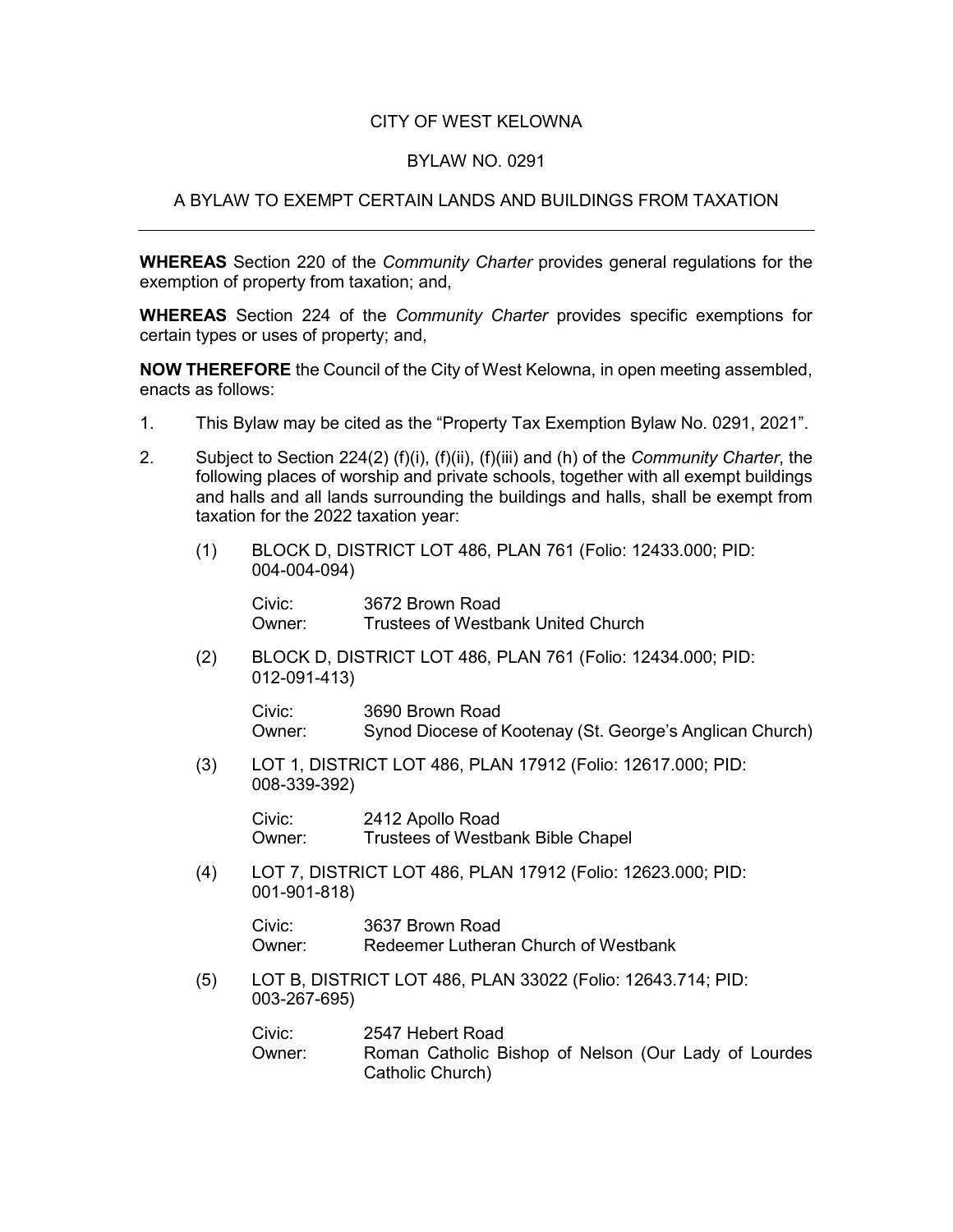(6) LOT A, DISTRICT LOT 486, PLAN 33509 (Folio: 12643.717; PID: 003-164-900)

| Civic: | 2549 Hebert Road                                |
|--------|-------------------------------------------------|
| Owner: | The Trustees of the Congregation of the Highway |
|        | <b>Gospel Hall</b>                              |

(7) LOT B, PLAN 31241 (Folio: 12713.158; PID: 003-761-801)

Civic: 1190 Stevens Road Owner: The B.C. Conference of the Mennonite Brethren Churches (Sunridge Community Church)

(8) LOT 19, DISTRICT LOT 506, PLAN 29377 (Folio: 12746.675; PID: 004-340-078, PID: 004-340-086, and PID: 004-340-248)

Civic: 2630 Alhambra Drive Owner: Lakeview Heights Baptist Church

(9) LOT A, DISTRICT LOT 506, PLAN 35557 (Folio: 12746.730; PID: 001-736-795)

> Civic: 1162 Hudson Road Owner: Grace Lutheran Church of Westbank

(10) LOT 2, DISTRICT LOT 2601, PLAN 34258 (Folio: 14135.112; PID: 003-000-842)

> Civic: 2011 Daimler Road Owner: Christian and Missionary Alliance-Can (Westside Alliance Church)

(11) LOT A, DISTRICT LOT 3188, PLAN 32791 (Folio: 14590.552; PID: 003-311-791)

> Civic: 3797 Glenway Road Owner: Stach, Edwin G and Ball, James and Montgomery, Darren (Glenrosa Congregation of Jehovah's Witnesses)

(12) LOT A, DISTRICT LOT 3188, PLAN 34442 (Folio: 14590.670; PID: 002-976-951)

> Civic: 3718 Glenway Road Owner: Powers Creek Community Church

(13) LOT 1, DISTRICT LOT 3189, PLAN 36431 (Folio: 14626.664; PID: 003-490-823)

> Civic: 3155 Glenrosa Road Owner: B.C. Corp Seventh Day Adventist Church

(14) DISTRICT LOT 3480, PLAN B5391 (Folio: 14711.000; PID: 011-347-678)

Civic: 2600 Hebert Road Owner: Pentecostal Assembly of Canada (Emmanuel Assembly)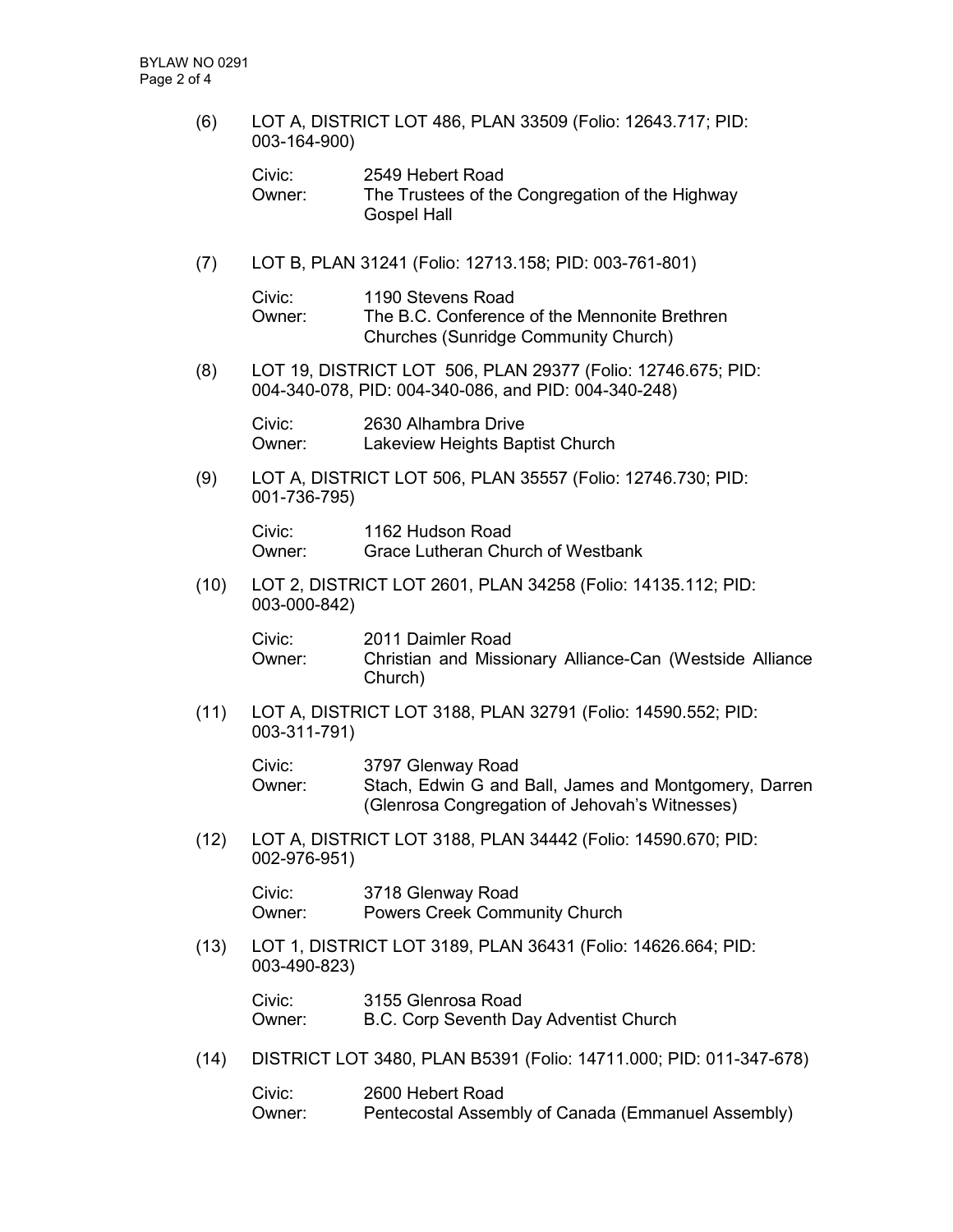- 3. Subject to Section 224 (2)(a) of the *Community Charter*, the following Miscellaneous Non-Profit lands and improvements, unless otherwise specified, shall be exempt from taxation for the 2022 taxation year:
	- (1) LOT 1, PLAN 7108 (Folio: 12270.000; PID: 010-024-115)

| Civic: | 1449 Green Bay Road  |
|--------|----------------------|
| Owner: | Green Bay Bible Camp |

And

DISTRICT LOT 5205 (Folio: 15592.000)

Civic: 1449 Green Bay Road Owner: Green Bay Bible Camp

(2) LOT 15, DISTRICT LOT 486, PLAN 18115 (Folio: 12643.018; PID: 008- 313-857)

Civic: 2545 Churchill Road Owner: Central Okanagan Community Food Bank Society

(3) LOT A, DISTRICT LOT 3189, PLAN KAP68635 (Folio: 14626.035; PID: 024-973-246)

Civic: 3031 McIver Road Owner: Morning Star Bible Camp

(4) LOT 96, DISTRICT LOT 3481, PLAN 20022 (Folio: 14732.099; PID: 007- 928-190

| Civic: | 2829 Inverness Road                             |
|--------|-------------------------------------------------|
| Owner: | Central Okanagan School District #23 (Leased by |
|        | Okanagan Boys and Girls Club)                   |

(5) LOT 4, DISTRICT LOT 486, PLAN KAP4967 (Folio: 12562.000; PID: 010- 394-672

Civic: 2476 Main Street Owner: Pathways Abilities Society

- 4. Subject to Section 224 (2)(a) of the *Community Charter*, the following Miscellaneous Non-Profit lands and improvements, unless otherwise specified, shall be partially exempt (90% of value exempted) from taxation for the 2022 taxation year:
	- (1) LOT 1, PLAN KAP81960, LAND DISTRICT 41 (Folio: 15509.000; PID: 026-813-912)

Civic: 2372 Dobbin Road Owner: City of West Kelowna (Greater Westside of Board of Trade)